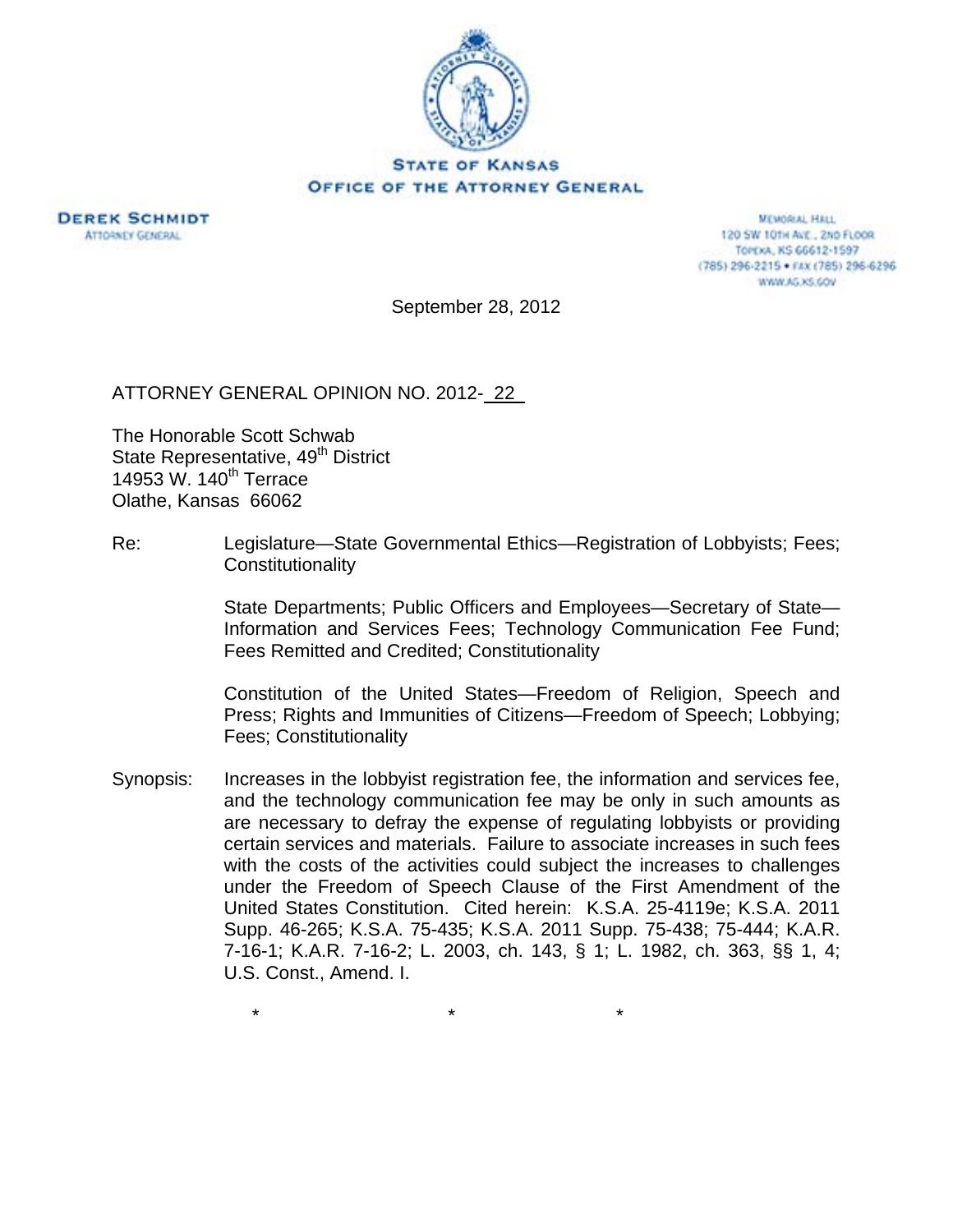Dear Representative Schwab:

As State Representative for the  $49<sup>th</sup>$  District, you request our opinion regarding whether increasing certain fees collected by the Secretary of State from persons who engage in lobbying is unconstitutional when the amounts of the increased fees would exceed the costs of performing the administrative functions required under the statutes. You ask specifically whether proposed increases in the lobbyist registration fee charged pursuant to K.S.A. 2011 Supp. 46-265, the information and services fee charged pursuant to K.S.A. 2011 Supp. 75-438, and the technology communication fee charged pursuant to K.S.A. 2011 Supp. 75-444 would violate the Freedom of Speech Clause of the First Amendment to the United States Constitution.

Every lobbyist is required under K.S.A. 2011 Supp. 46-265(a) to register with the Secretary of State by completing and signing a registration form and paying the statutorily required fee. The amount of the fee is based in part on anticipated spending of the lobbyist.<sup>1</sup> The collected fees are remitted by the Secretary of State to the State Treasurer who "deposit[s] the entire amount in the state treasury to the credit of the governmental ethics commission fee fund."<sup>2</sup> "All moneys credited to such fund shall be used for the operations of the commission in the performance of powers, duties and functions prescribed by law."3

Pursuant to K.S.A. 2011 Supp. 75-438 and 75-444, the Secretary of State is required to charge and collect an information and services fee and a technology communication fee, respectively, the amounts of which are fixed by rules and regulations of the Secretary of State.<sup>4</sup> The fees are credited into segregated accounts<sup>5</sup> and are intended to cover the costs of the services and materials for which the fees are imposed. $6$  The fees may be in addition to any other fees charged for such activities.<sup>7</sup>

The First Amendment of the United States Constitution states in part that "Congress shall make no law . . . abridging the freedom of speech. . . ." "A state may not impose a

 $\overline{a}$ <sup>1</sup> K.S.A. 2011 Supp. 46-265(b). If the lobbyist anticipates spending \$1,000 or less on behalf of an employer, a fee of \$35 must be paid. Exceeding the \$1,000 anticipated amount requires payment of an additional \$220 fee. If the lobbyist anticipates spending more than \$1,000 on behalf of an employer, the required fee is \$300. Any lobbyist who is an employee of a lobbying group of firm and not an owner or partner of such entity is required to pay an annual fee of \$360.<br><sup>2</sup> K.S.A. 2011 Supp. 46-265(b).

 $3$  K.S.A. 25-4119e.

<sup>4</sup> *See* K.A.R. 7-16-1; 7-16-2. An information and services fee is assessed as follows: (a) \$12 for a lobbyist anticipating spending \$1,000 or less; (b) \$72 for a lobbyist anticipating spending more than \$1,000; and (c) \$87 for a lobbyist who is an employee of a lobbying group or firm. The technology communication fee is \$3. Ryan Kriegshauser, Correspondence, April 10, 2012.

 $5$  K.S.A. 2011 Supp. 75-438(a) (information and services fee fund); K.S.A. 2011 Supp. 75-444(c) (technology communication fee fund).

<sup>6</sup> *See* K.S.A. 75-435; K.S.A. 2011 Supp. 75-444(a); L. 1982, ch. 363, §§ 1, 4. The information and copy service fee established in L. 1982, ch. 363, § 4 was the precursor of the information and services fee.

*See* L. 2003, ch. 143, § 1.<br><sup>7</sup> K.S.A. 2011 Supp. 75-438(a); 75-444(a).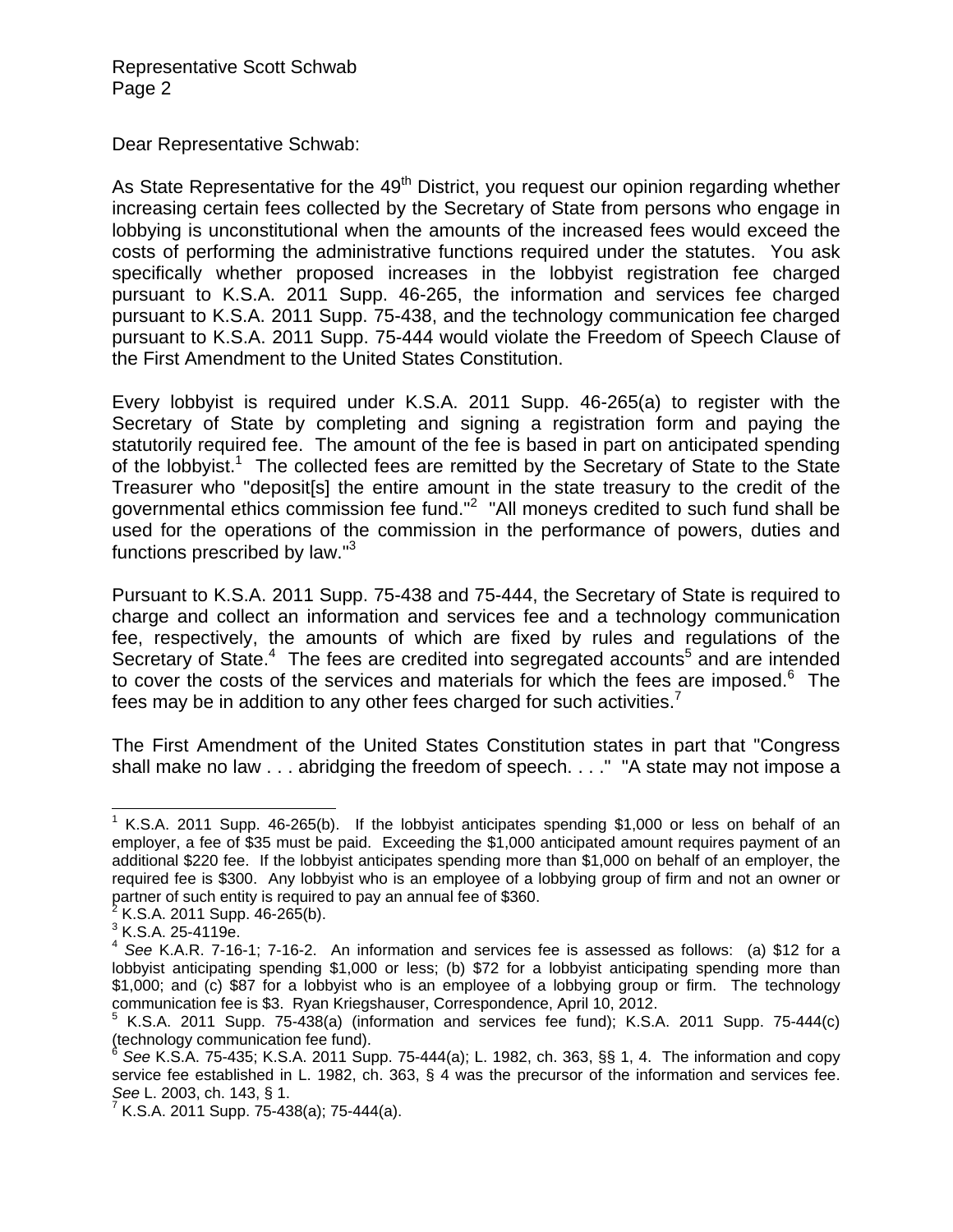## Representative Scott Schwab Page 3

charge for the enjoyment of a right guaranteed by the federal constitution."<sup>8</sup> "[A] person cannot be compelled 'to purchase through a license fee or license tax, the privilege freely guaranteed by the constitution."<sup>9</sup> A fee may be charged to defray the expense of administering legitimate regulation of First Amendment activity.<sup>10</sup> "[L]egislative lobbying is an activity protected by the First Amendment<sup>11</sup> and a state may only charge a fee as a precondition for lobbying where that fee is 'calculated to defray the expense' of lobbying regulation."<sup>12</sup>

The impetus for your request appears to be the introduction of 2011 Senate Bill No.  $102<sup>13</sup>$  Under that bill, the registration fees charged to a lobbyist would have tripled. The bill also provided for increases in filing fees to be paid by candidates for state and local office and by political action committees. The bill did not propose increasing the information and services fee or the technology communication fee, leaving such authority with the Secretary of State. A fiscal note prepared by the Division of the Budget showed the proposed fees would have increased revenue to the Governmental Ethics Commission by \$259,690 in FY 2013.<sup>14</sup> The fiscal note did not separate the amount that would be raised through the increased candidate filing fees from the amount resulting from increased lobbyist registration fees. No party has presented information regarding the actual costs associated with lobbyist regulation or providing the services and materials for which the information and services fee and the technology communication fee are collected.

We do not determine the factual question of whether the lobbyist registration fee, the information and services fee, and the technology communication fee exceed the costs of lobbyist regulation or providing the respective services and materials.<sup>15</sup> However, any increases in those fees may be only in such amounts as are necessary to defray the expense of regulating lobbyists or providing the services and materials. Failure to associate increases in such fees with the costs of the activities could subject the

 $\overline{a}$ 

<sup>&</sup>lt;sup>8</sup> Murdock v. Pennsylvania, 319 U.S. 105, 113 (1943).<br><sup>9</sup> Id. at 114, quoting Blue Island v. Kozul, 379 III. 511, 519 (1942).<br><sup>10</sup> Id. at 116-17. See American Target Advertising, Inc. v. Giani, 199 F.3d 1241, 1248-49 (10

<sup>&</sup>lt;sup>11</sup> Cammarano v. United States, 358 U.S. 498, 513 (1959).<br><sup>12</sup> ACLU of Illinois v. White, 692 F.Supp.2d 986, 992 (N.D. Ill. 2010) (internal citation omitted), quoting *Murdock*, 319 U.S. at 116.

 $13$  The language in 2011 Senate Bill No. 102 was eventually removed; the bill became House Substitute for Senate Bill No. 102 that proposed new State Representative districts and State Board of Education member districts. We review the bill in its form as introduced.

<sup>&</sup>lt;sup>14</sup> Steven J. Anderson, Fiscal Note for SB 102 by Senate Committee on Ethics and Elections, February 10, 2011.

<sup>&</sup>lt;sup>15</sup> Attorney General's Statement of Policy Relating to the Furnishing of Written Legal Opinions, ¶ 8 (only questions of law will be answered).